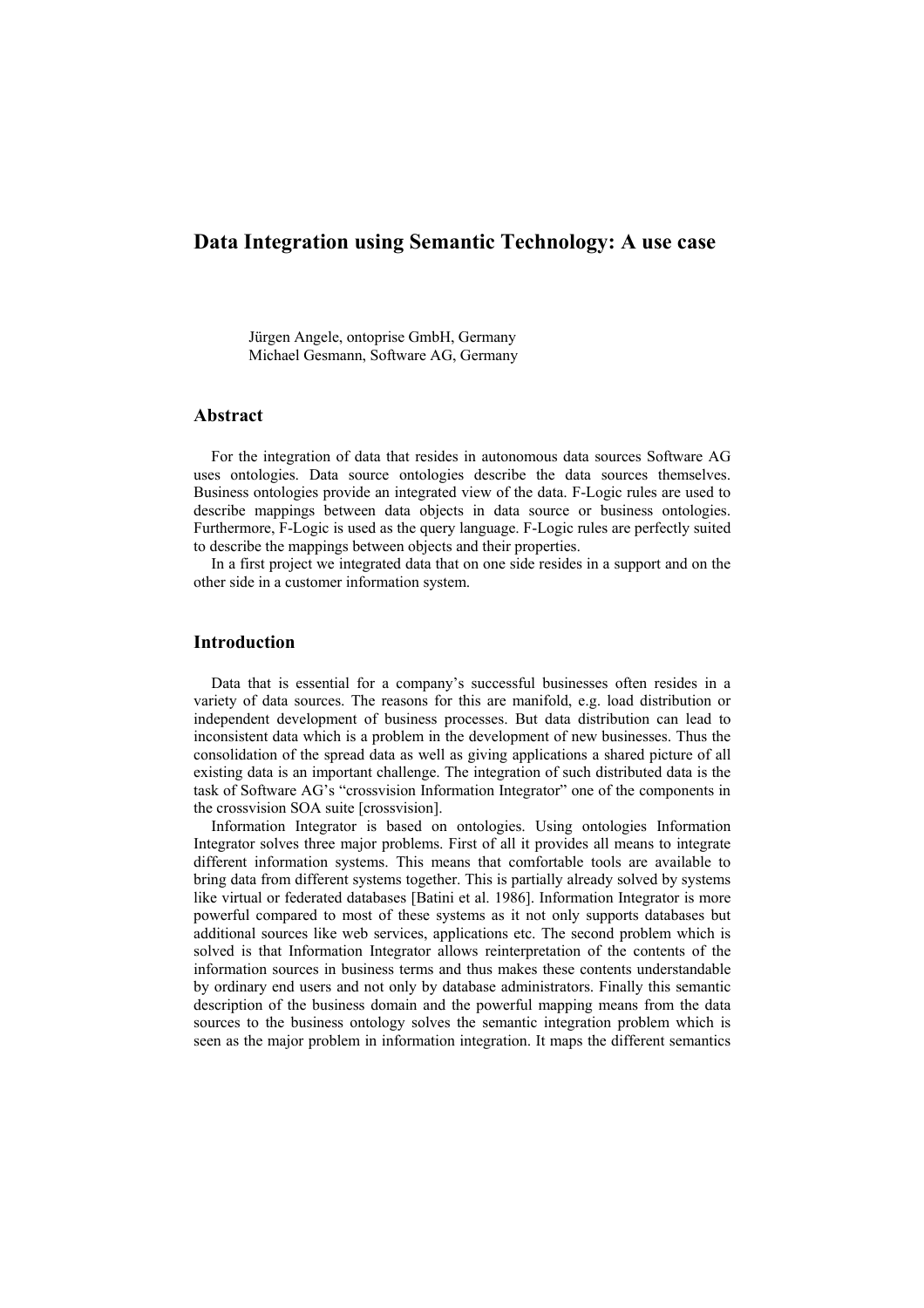within the information sources to the shared conceptualization in the business ontology.

Within Software AG Information Integrator was used for a first project Customer Information Gateway (CIG) whose mission was to integrate data that on one side resides in a support information system and on the other side is stored in a customer information system.

### **Conceptual Layering**

Conceptually Information Integrator arranges information and the access to information on four different layers (cf. fig 1):

- The bottom layer represents different data sources which contain or deliver the raw information which is semantically reinterpreted on an upper layer viz. ontologies. Currently relational databases, Adabas databases and web services are supported.
- The second layer assigns a so called "data-source ontology" to each of the data sources. These "data-source ontologies" reflect only database or WSDL schemas of the data sources in terms of ontologies and can be created automatically. Thus they are not real ontologies as they do not represent a shared conceptualization of a domain.
- The third layer represents the business ontology using terminology relevant to business users. This ontology is a real ontology, i.e. it describes the shared conceptualization of the domain at hand. It is a reinterpretation of the data described in the data-source ontologies and thus gives these data a shared semantics. As a consequence a mental effort is necessary for this reengineering of the data source contents which cannot be done automatically.
- On a fourth layer views to the business ontologies are defined. Basically these views query the integration ontology for the needed information. Exposed as Web services they can be consumed by portals, composite applications, business processes or other SOA components.

The mappings between the data-sources and the source ontologies are created automatically, the mappings between the ontologies are manually engineered and the views are manually defined queries. Mappings provide ways to restructure information, to rename information or to transform values. Up to now, we do not consider and do not plan to consider approaches which try to automatically derive such mappings [Rahm and Bernstein 2001].

This arrangement of information on different layers and the conceptual representation in ontologies and the mediation between the different models by mappings provide various advantages:

The reengineered information in the business ontology is a value on its own. The representation as an ontology is a medium to be discussed easily by non-IT experts. Thus aggregating data from multiple systems this business ontology provides a single view on relevant information in the user's terminology.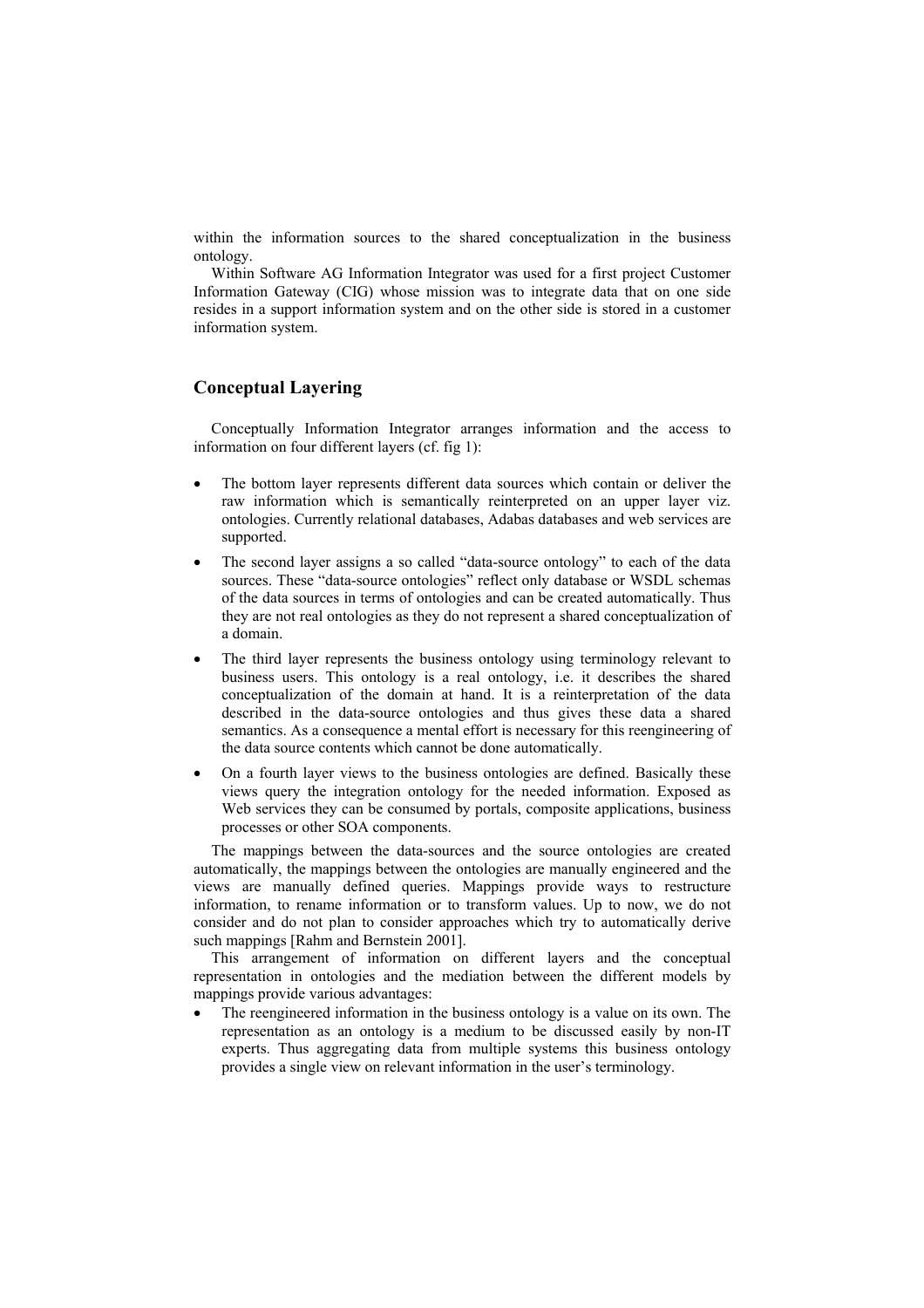

Fig 1. Conceptual Layering of Ontologies

- It is easy to integrate a new data source with a new data schema into the system. It is sufficient to create a mapping between the corresponding source ontology and the integration ontology and thus does not require any programming knowhow; pure modelling is sufficient.
- The mediation of information between data sources and applications via ontologies clearly separate both. Thus changes in the data source schemas do not affect changes in the applications, but only affect changes in the mediation layer, i.e. in the mappings.
- This conceptual structure strongly increases business agility. It makes it very easy to restructure information and thus to react on changing requirements. Only the business ontology and the mappings have to be modified. Thus it minimizes the impact of change, eases maintenance and allows for rapid implementation of new strategies
- Ontologies have powerful means to represent additional knowledge on an abstract level. So for instance by rules the business ontology may be extended by additional knowledge about the domain. Thus the business ontology is a reinterpretation of the data as well as a way to represent complex knowledge interrelating these data. So business rules are directly captured in the information model.

## **Tool Support / Architecture**

The crossvision Information Integrator provides a full fledged tool environment for defining models, for mappings between these models and for running queries (cf. fig 2). IntegratorStudio is an ontology engineering environment based on OntoStudio<sup>TM</sup>.

It allows for defining classes with properties, instances of these classes and rules. Import capabilities generate "source ontologies" from underlying data sources. A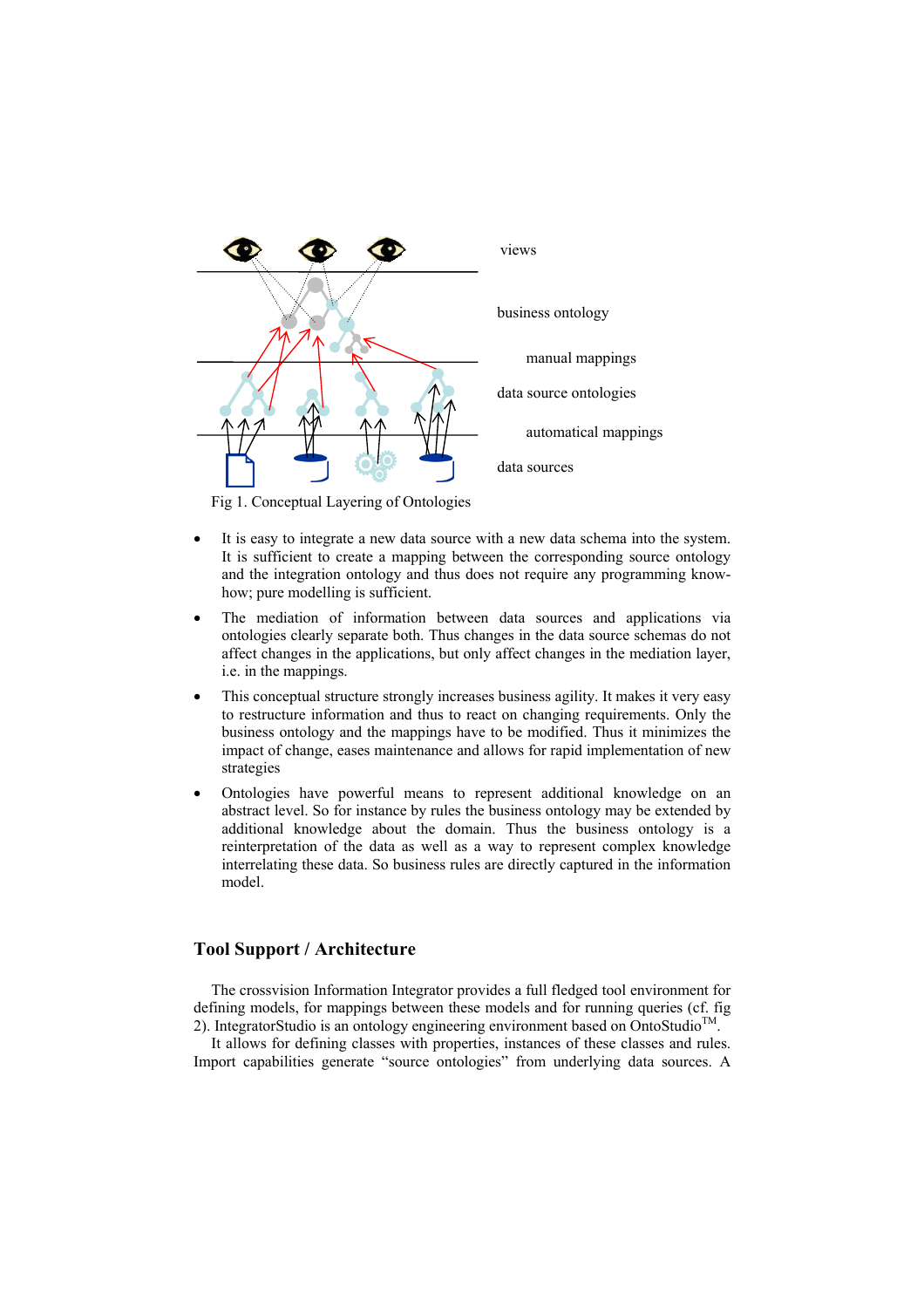powerful mapping tool allows users to interactively define mappings between ontologies by graphical and form based means (cf. fig. 3). Rules may be defined with graphical diagrams. IntegratorStudio supports F-Logic [Kifer, Lausen, Wu 1995], RDF(S), OWL for import and export. Queries which define the mentioned views can be generated and may be exported as web services.



Fig. 2 Architecture of the crossvision Information Integrator

SemanticServer, the reasoning system, provides means for efficient reasoning in F-Logic. SemanticServer performs a mixture of forward and backward chaining based on the dynamic filtering algorithm [Kifer, Lozinskii 1986] to compute (the smallest possible) subset of the model for answering the query. The semantics for a set of F-Logic statements is the well-founded semantics [Van Gelder, Ross, Schlipf 1991].

Meta data like ontologies, their mappings, web service descriptions and meta information about data sources are stored in the CentraSite repository. Also, IntegratorStudio stores information about exported web services in CentraSite. During startup the inference engine SemanticServer which is based on OntoBroker<sup>TM</sup> loads the ontologies from the repository and then waits for queries from the exported web services. These queries are evaluated by SemanticServer and are online translated into calls to access connected data sources.

Thus SemanticServer represents the run-time engine, IntegratorStudio the modelling environment and CentraSite the meta data repository. SemanticServer is also integrated into IntegratorStudio thus enabling immediate execution of queries to the ontologies.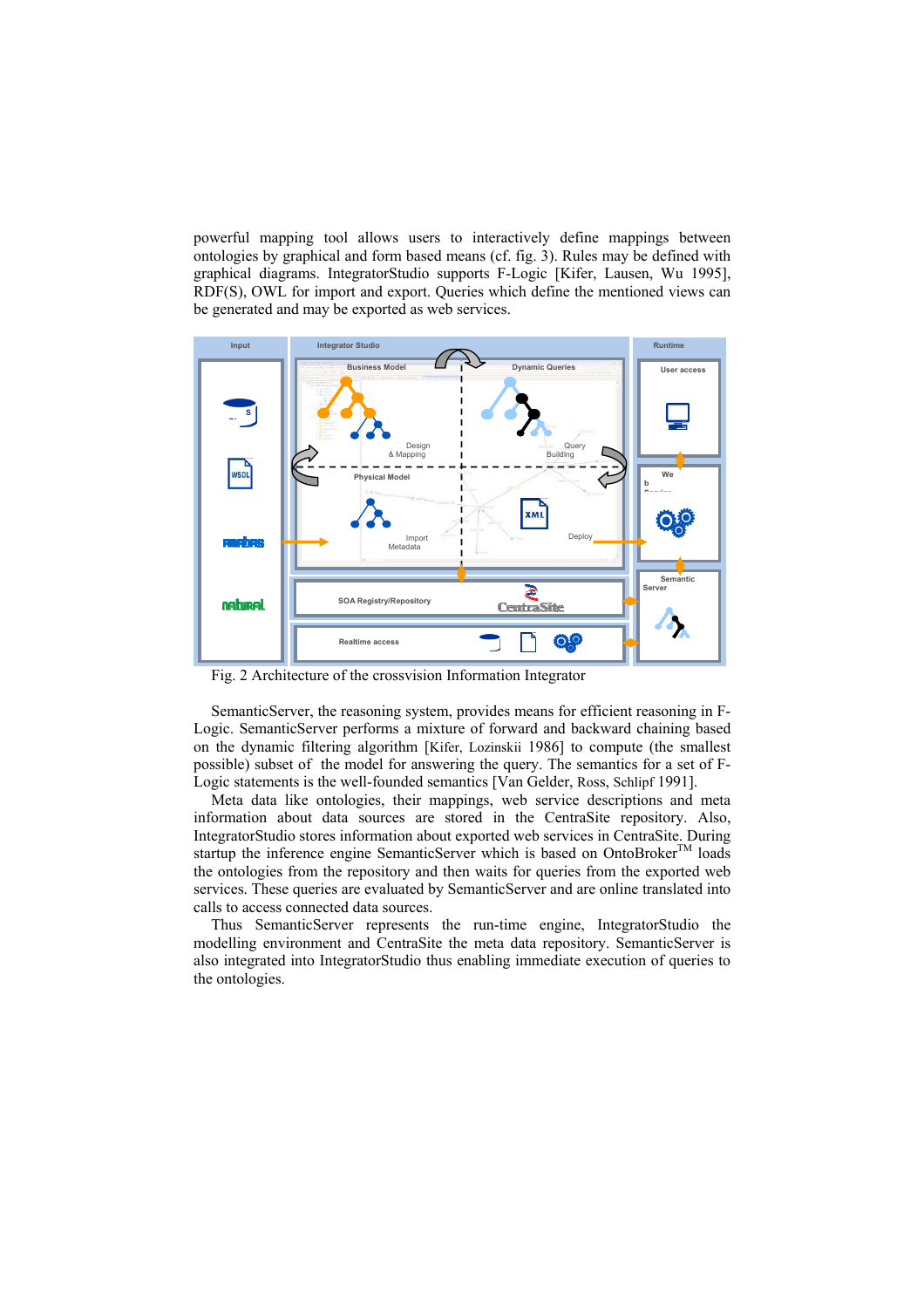

Fig. 3 Mapping Tool in crossvision Information Integrator

#### **Use Case: Customer Information Gateway**

Within Software AG the Information Integrator was used for a first project whose mission was to integrate data that on one side resides in a support and on the other side in a customer information system. The support system stores customers, their contact information and active or closed support requests in an SQL server. The customer system provides information about clients, contracts etc. in an Adabas database. The integrated data view is exposed in a browser based application to various parties inside the company, for instance to support engineers.

For illustration purposes we first sketch a very simplified excerpt of imported data and the business ontology. Throughout the following examples we use F-Logic syntax.

First of all there are two classes which have been generated by the mentioned automatic mapping from Adabas files:

*F151CONTRACT [ F151AA=>string; F151AE=>date ].* 

*F87CLIENT [ F87AA=>number; F87AB=>string; F87AC=>string ].* 

The cryptic names reflect the internal structure of Adabas files. The names "CONTRACT" and "CLIENT" have been specified by the user during the mapping process. Currently, the semantics of properties is only application knowledge.

Furthermore, we consider two tables from the SQL database. The generated classes are:

*CUSTOMER [ id=>number; name=>string; addr=>string ].* 

*CASE [ caseId=>number; customerId=>string; forCustomer=>CUSTOMER ].* 

The business ontology shall contain three classes:

*Customer [name=>string; address=>string ].* 

*SupportRequest [ id=>number; status=>string; issuedBy=>Customer ]. Contract[contractId=>string;contractEnd=>date;contracEndFormatted=>string].*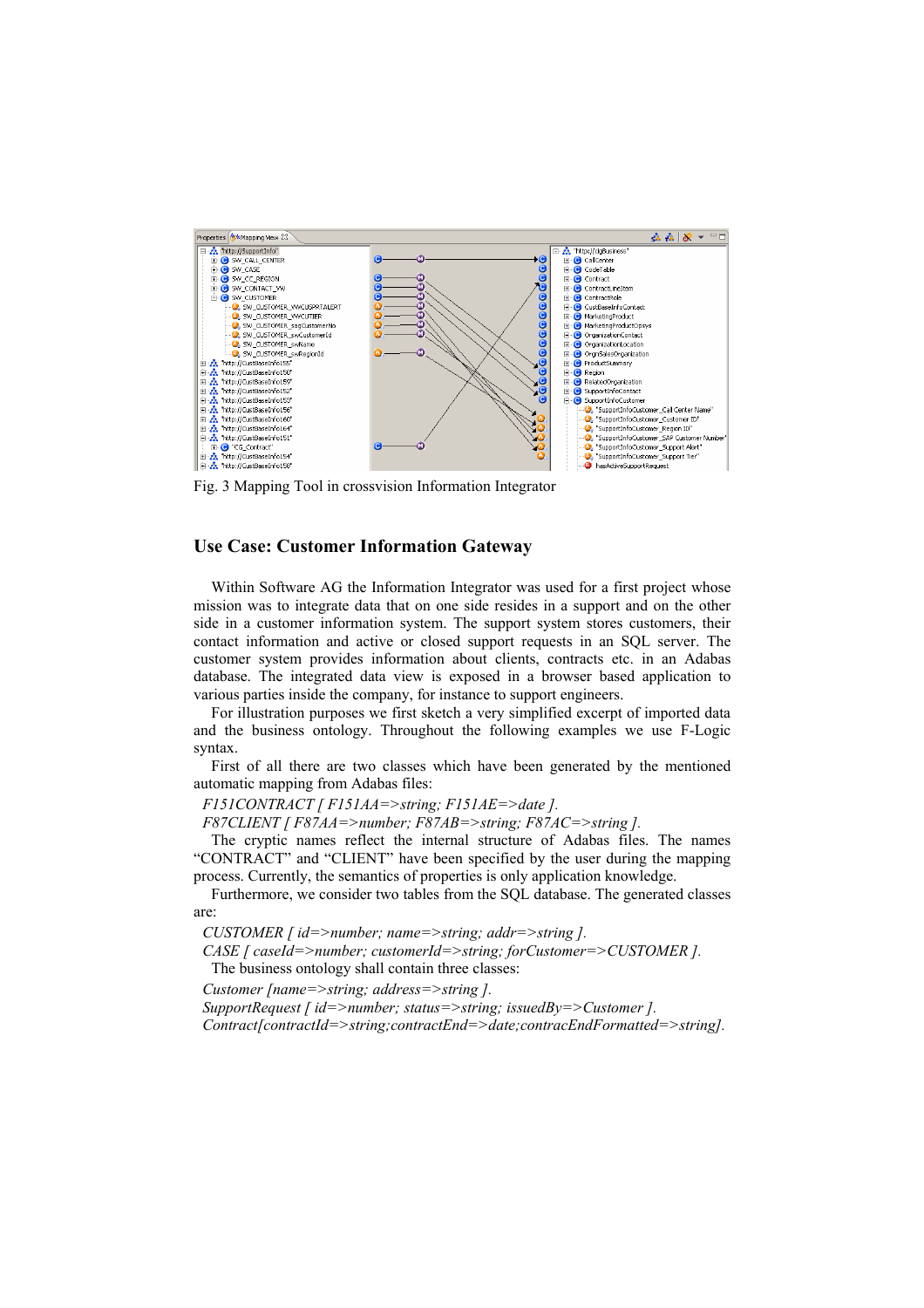In the sequel we present some examples on how we used rules within our ontologies and derive some requirements and use cases for rule languages to be used in such a project.

#### **Data source import**

In Information Integrator user-defined built-in predicates implement access to external data sources. In the sequel we abstract from a concrete syntax of these builtin predicates. Instead we illustrate this by a generic predicate "dataAccess":

*dataAccess(ci, "tablename", "rowid1", X, "rowid2", Y, …)* 

where *ci* describes all parameters that are needed to call the data source, *tablename*, *rowid1, rowid2* are names of some database tables or table columns. *X, Y* are the names of variables which are to be bound by the built-in predicate.

In our example there are rules for ever class in the source ontologies which import data from external data sources. Two of these rules are:

*FORALL X, Y c("F151",X) : F151CONTRACT [ F151AA→X; F151AE→Y] ← dataAccess(ci, "F151", "AA", X, "AE", Y).* 

*FORALL X, Y*  $c("CASE", X) : CASE[caseld \rightarrow X; customerId \rightarrow Y]$ 

 *← dataAccess(ci, "CASE", "caseId", X,"customerId", Y) ].* 

Every functional model needs to describe relations between objects. Object properties are used to express these relationships. Object identifiers serve as object property values which are similar to foreign keys in relational databases. The foreign key definitions in a schema descriptions are used to generate object properties in source ontologies:

*FORALL X, Y X[forCustomer→c("CUSTOMER", Y)] ← X:CASE[customerId→Y].*  **Source to Business model mappings** 

It is very easy to define that an object in the data source model is also an object in the business model. Similarly mappings between properties in both models can be expressed. The following example combines both mappings for contract objects:

*FORALL X, Y, Z X : Contract [ contractId*  $\rightarrow$  *Y; contractEnd*  $\rightarrow$  *Z ]* 

 *← X : F151CONTRACT [ F151AA → Y; F151AE → Z ].* 

If the underlying data from the external sources contains such information, it is also easily possible to describe that two objects are the same. For example a client in the customer information system and a customer in the support information system represent the same object, if these have the same name and address. Please note, surrogate values as unique keys are typically not viable object identifiers across independent data sources. Therefore, we need to identify new identifiers:

*FORALL X, Y, Z c("Customer", Y, Z) : Customer [ name*  $\rightarrow$  *Y ; address*  $\rightarrow$  *Z ]* 

 $\leftarrow$  *X : CUSTOMER* [ name → *Y; addr* → *Z* ].

*FORALL X, Y, Z c("Customer", Y, Z):Customer[ name*  $\rightarrow$  *Y; address*  $\rightarrow$  *Z] ← X:F87CLIENT[F87AB→Y; F87AC→Z].* 

Often in independent data sources similar data can be encoded in a different ways, e.g. different data types or type systems. Then functions are needed which implement transformations:

*FORALL X, Y Y[ contractEndFormatted*  $\rightarrow$  *X]* 

 *← EXISTS Z (Y : Contract [ contractEnd → Z ] and date2string(Z, X)).*  where date2string() transforms a date from one format into another one. Also, object properties need to be mapped to the business ontology: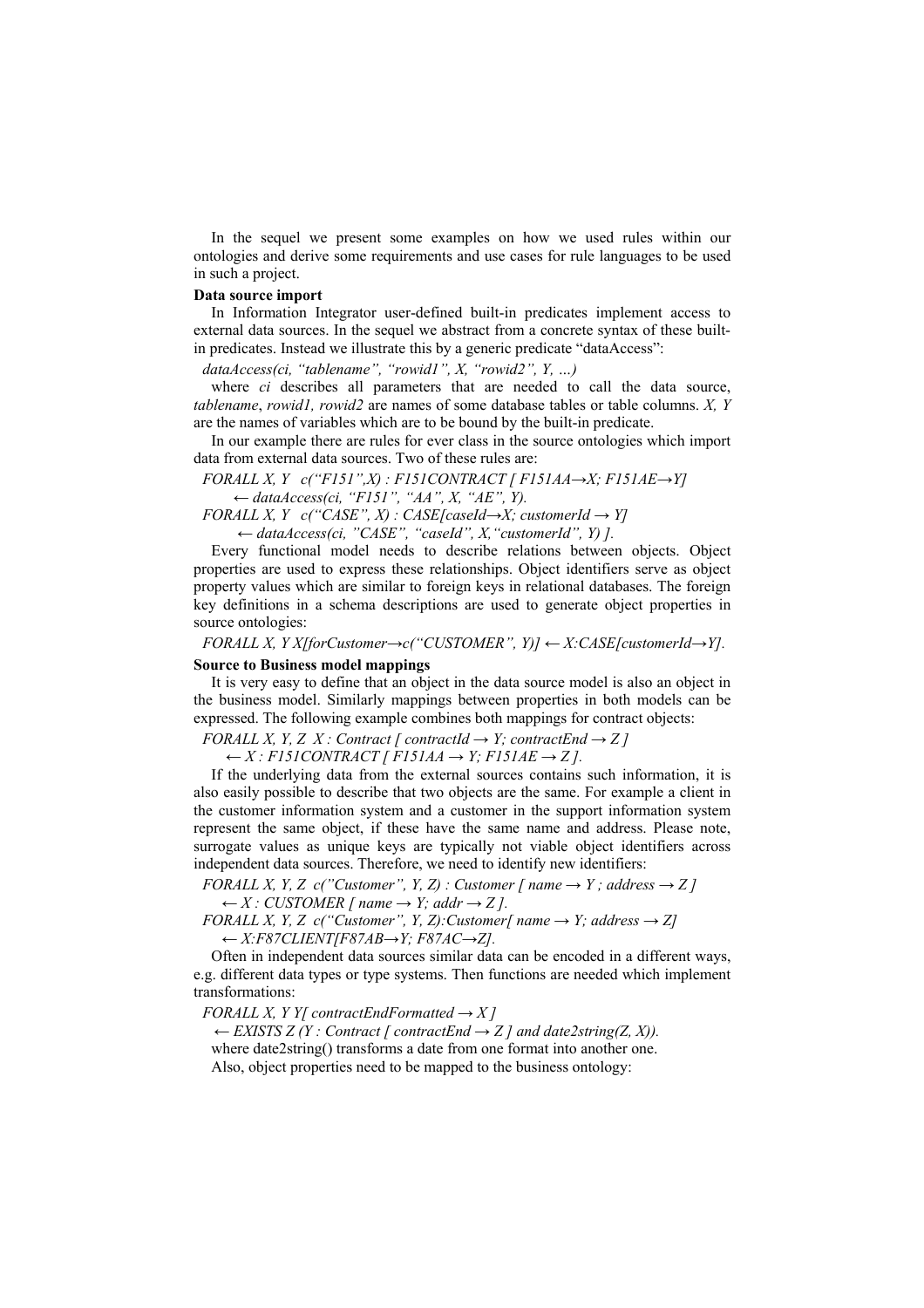*FORALL X, Y, Z1, Z2 X : SupportRequest [ issuedBy*  $\rightarrow$  *c("Customer",Z1,Z2) ]*  $\leftarrow$  *X : CASE [ forCustomer*  $\rightarrow$  *Y ]* 

*and c("CUSTOMER",Y)* [ name  $\rightarrow$  Z1; addr  $\rightarrow$  Z2].

The inverse reference is also often needed. But because the foreign key constraint in SQL systems does not provide a name for the inverse relation this is currently postponed to application development. N:M relationships, implemented by two 1:N foreign key relations in SQL systems, could also be expressed directly.

All these simple types of mappings are essential for specification of business ontologies on top of data source or other business ontologies. Most of them can be described in the Information Integrator with graphical means, i.e. developers do not need to see the F-Logic syntax.

#### **Queries**

To lower investments for learning new languages and to avoid impedance mismatches rule- and query-language should be the same. Information Integrator uses F-Logic for ontology definitions and as the query language. But, queries in the data integration scenario are much like database queries. Primarily we want to retrieve data. We are not so much interested in explanations or in information about which variable bindings lead to a result. This focus on data access requirements sometimes leads to quite complex query formulations. One example is different handling of not existing values (null values) in SQL and F-Logic. Another example are user defined projections. In order to minimize the number of expensive interactions between client and server we database folks tend to create queries which return complex structured results. Object relations should be contained in the result. E.g. for one customer having multiple contracts each having contract items, then the query result should contain the information which contract item belongs to which contract within a single result per customer.

#### **Performance**

Because the integrated view is used in an application where e.g. support engineers expect fast answers for even complex queries while talking to a customer, the performance of the rule and query processing is extremely important. In some cases response times in the range of a few seconds are not accepted. In our first project a lot of effort was spent to improve the responsiveness of the system. Problems that showed up here are very similar to query optimization problems in database systems.

Just for illustration we give two examples. First, the data source mappings as shown above always addressed only a single database table or file. However, a system that implements access to external data sources only via such single-table access rules will not achieve sufficient performance. Instead access operations should use the data source's query capabilities like join-operations. As a second example, the rule engine sometimes first retrieved all data from a table and then continued with the evaluation of filters. Instead, filters need to be identified first and given to the query which reads data from the database.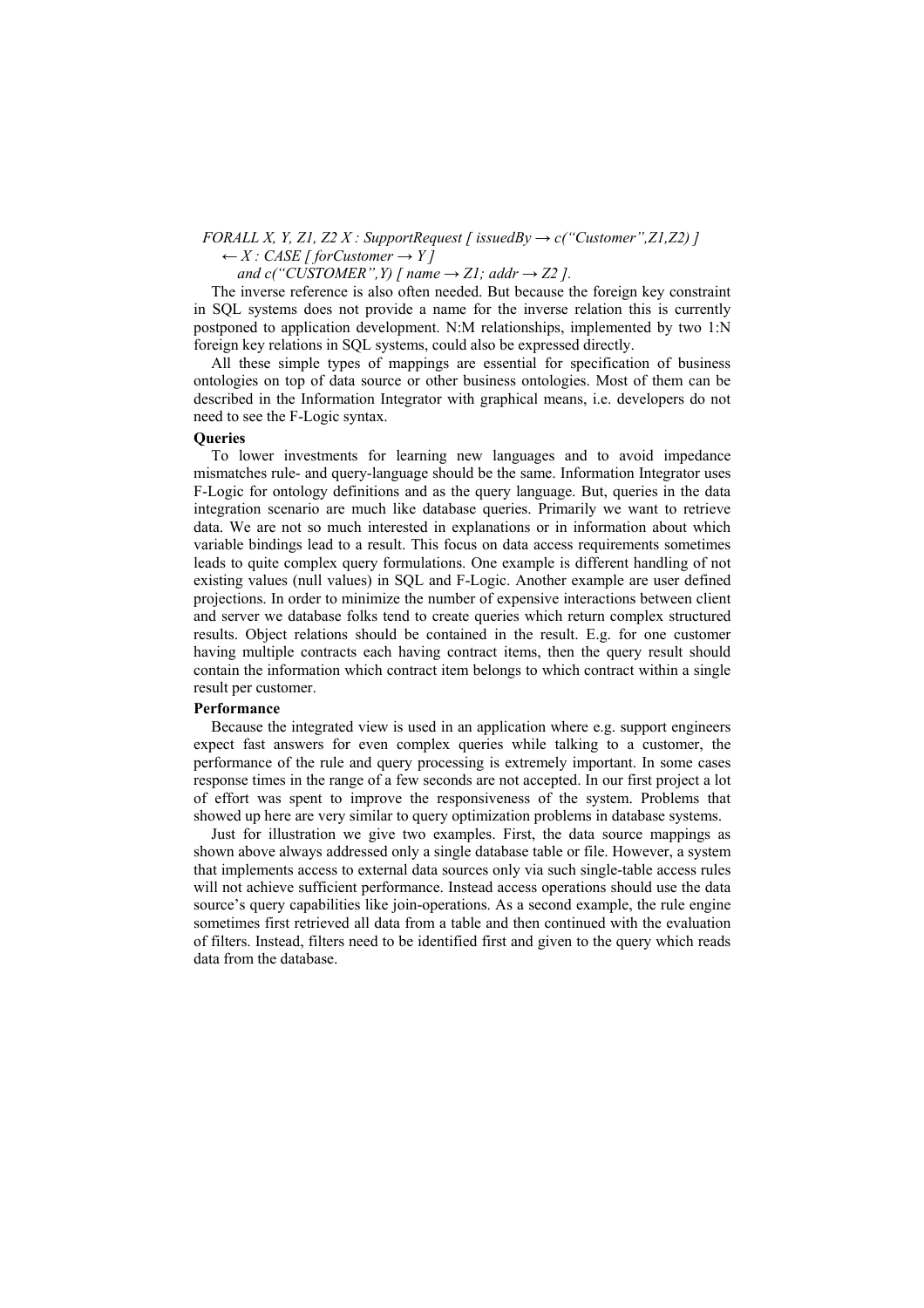#### **Summary and Outlook**

A data model in Information Integrator consists of ontologies. Data source models describe the structure of data that resides in external data sources. Business ontologies provide a conceptualization of business entities. F-Logic rules are used to define mappings between ontologies. Furthermore, rules are the first choice to express semantics that is not immediately available within the data and otherwise had to be implemented in queries or applications. F-Logic is also used as the query language.

With the exception of mapping rules the business ontology of our first project does not contain many other rules. Access to information in these models is more data retrieval and not so much knowledge inference. Much effort during this project was spent on performance improvements.

With an increasing number of web services where some simply expose data, we also need to support data integration for such web services in our crossvision SOA suite. We are currently working on the mapping of web services and their structured XML data to source ontologies.

The crossvision Information Integrator based on ontoprise OntoStudio<sup>TM</sup> and Ontobroker<sup>TM</sup> is the first step for Software AG in the field of semantic technologies. Recently we joined various EU research projects like NeOn (Lifecycle Support for Networked Ontologies) [NEON], "Business Register Interoperability Throughout Europe" and "SemanticGov: Services for Public Administration" [SemanticGov]. All these projects address concrete business cases. With our participation in these projects we intend to achieve deeper understanding of needs for adequate tooling and runtime systems when using semantics technologies for data integration. On the other hand we will contribute our knowledge about data-intensive processing.

## **References**

[Batini et al. 1986] Batini C., Lenzerini M., Navathe S.B. *A Comparative Analysis of Methodologies for Database Schema Integration.* ACM Computing Surveys Vol. 18(4):323- 364, 1986

[Belkin 1980] N.J. Belkin. *Anomalous states of knowledge as a basis for information retrieval*. The Canadian Journal of Information Science, 5:133--143, 1980.

- [crossvision] http://www.softwareag.com/crossvision
- [Kifer, Lausen, Wu 1995]. Logical foundations of object-oriented and framebased languages. Journal of the ACM, 42; (1995) 741–843
- [Kifer, Lozinskii 1986]. A framework for an efficient implementation of deductive databases. In Proceedings of the 6th Advanced Database Symposium, Tokyo, August (1986) 109–116
- [Jaro 1989] M. A. Jaro. *Advances in record-linkage methodology as applied to matching the 1985 census of Tampa, Florida*. Journal of the American Statistical Association 84:414–420, 1989.
- [Jaro 1995] M.A. Jaro. *Probabilistic linkage of large public health data files (disc: P687-689)*. Statistics in Medicine 14:491–498, 1995.
- [NEON] http://www.neon-project.org
- [Rahm and Bernstein 2001] E. Rahm, P. Bernstein. *A survey of approaches to automatic schema matching*, VLDB Journal 10(4):334-350, 2001
- [SemanticGov] http://www.semantic-gov.org